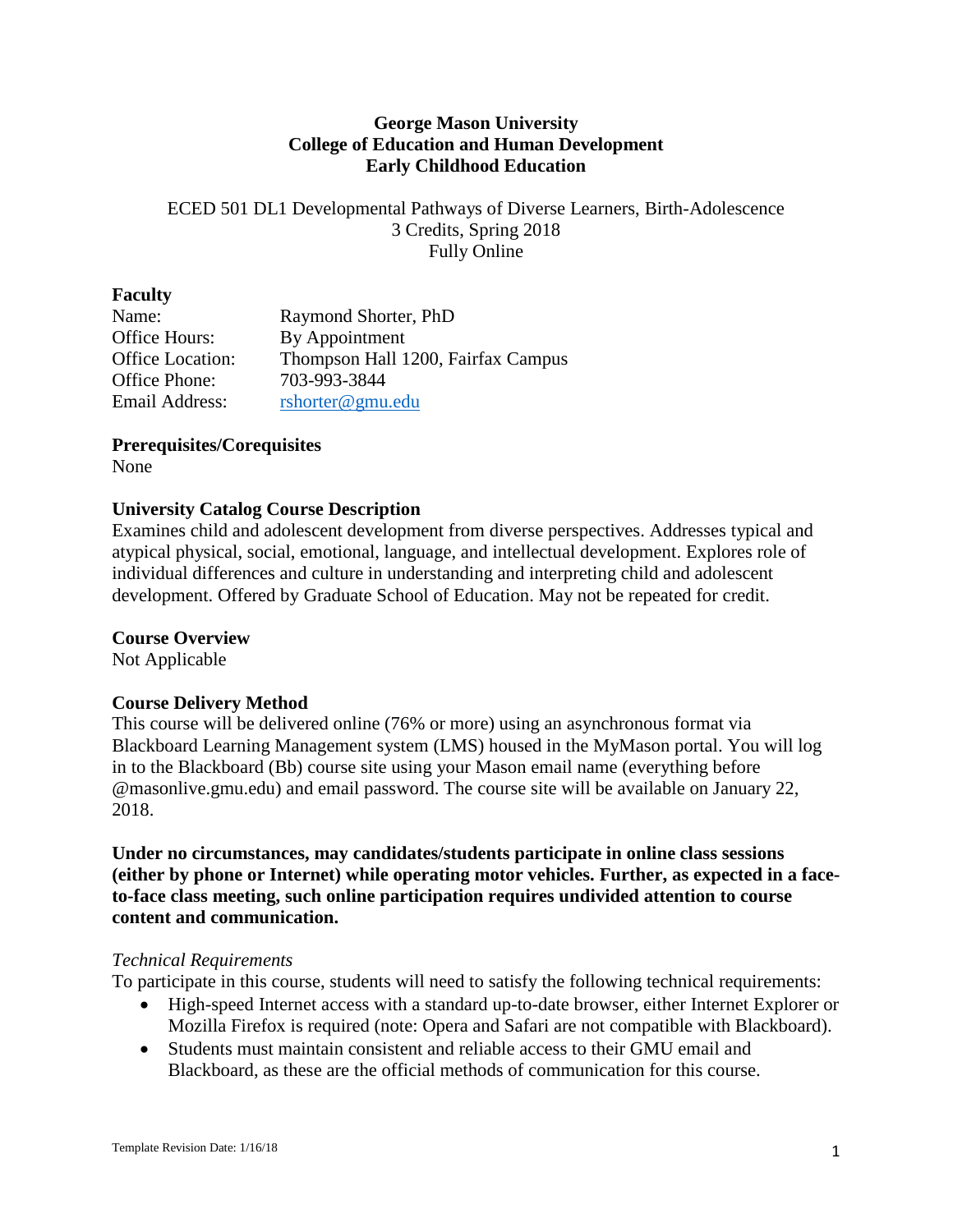- Students may be asked to create logins and passwords on supplemental websites and/or to download trial software to their computer or tablet as part of course requirements.
- The following software plug-ins for PCs and Macs, respectively, are available for free download:
	- o Adobe Acrobat Reader:<https://get.adobe.com/reader/>
	- o Windows Media Player:
	- o <https://support.microsoft.com/en-us/help/14209/get-windows-media-player>
	- o Apple Quick Time Player: [www.apple.com/quicktime/download/](http://www.apple.com/quicktime/download/)

# *Expectations*

- Course Week: Because asynchronous courses do not have a "fixed" meeting day, our week will start on Monday and finish on Sunday.
- Log-in Frequency: Students must actively check the course Blackboard site and their GMU email for communications from the instructor, class discussions, and/or access to course materials at least 4 times per week.
- Participation: Students are expected to actively engage in all course activities throughout the semester, which includes viewing all course materials, completing course activities and assignments, and participating in course discussions and group interactions.
- Technical Competence: Students are expected to demonstrate competence in the use of all course technology. Students who are struggling with technical components of the course are expected to seek assistance from the instructor and/or College or University technical services.
- Technical Issues: Students should anticipate some technical difficulties during the semester and should, therefore, budget their time accordingly. Late work will not be accepted based on individual technical issues.
- Workload: Please be aware that this course is **not** self-paced. Students are expected to meet *specific deadlines* and *due dates* listed in the **Class Schedule** section of this syllabus. It is the student's responsibility to keep track of the weekly course schedule of topics, readings, activities and assignments due.
- Instructor Support: Students may schedule a one-on-one meeting to discuss course requirements, content or other course-related issues. Those unable to come to a Mason campus can meet with the instructor via telephone or web conference. Students should email the instructor to schedule a one-on-one session, including their preferred meeting method and suggested dates/times.
- Netiquette: The course environment is a collaborative space. Experience shows that even an innocent remark typed in the online environment can be misconstrued. Students must always re-read their responses carefully before posting them, so as others do not consider them as personal offenses. *Be positive in your approach with others and diplomatic in selecting your words*. Remember that you are not competing with classmates, but sharing information and learning from others. All faculty are similarly expected to be respectful in all communications.
- Accommodations: Online learners who require effective accommodations to insure accessibility must be registered with George Mason University Disability Services.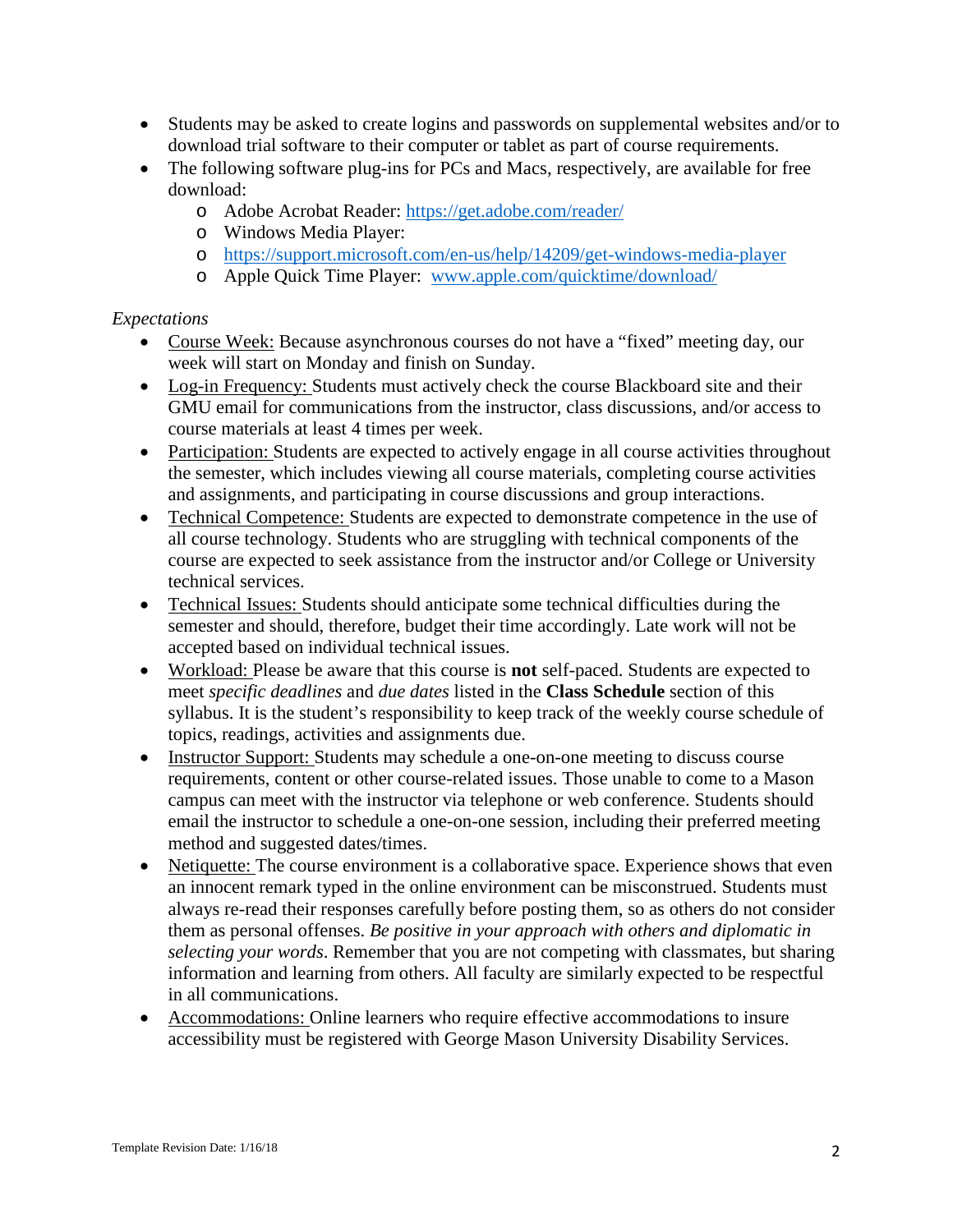## **Learner Outcomes or Objectives**

This course is designed to enable students to do the following:

- 1. Describe the major theories of development and critically examine the theories as they apply to the lives of culturally, linguistically, and ability diverse children and their families.
- 2. Examine the transactional nature of overall development in the context of the family, community, socioeconomic conditions, and culture.
- 3. Identify typical developmental milestones of diverse children from birth through adolescence and their cultural and socioeconomic variations.
- 4. Observe and describe overall development in the social and emotional domains as well as physical and cognitive as it occurs in natural environments and through play.
- 5. Identify environmental and biological/physical/medical at-risk factors that can contribute to possible developmental risk and atypical development across the physical, cognitive, social, and emotional domains.
- 6. Discuss the etiology of major disabilities as well as giftedness.
- 7. Select culturally and linguistically appropriate resources to use with diverse families and their children.
- 8. Identify culturally and linguistically responsive professional practices that facilitate development in the physical, cognitive, social, and emotional domains.
- 9. Explain the effects of child abuse and neglect on development.

# **Professional Standards (Council of Exceptional Children and National Association for the Education of Young Children)**

Upon completion of this course, students will have met the following professional standards:

# **CEC Standard Elements**

*CEC 1.1 Beginning special education professionals understand how language, culture, and family background influence the learning of individuals with exceptionalities. CEC 1.2 Beginning special education professionals use understanding of development and individual differences to respond to the needs of individuals with exceptionalities.*

### **NAEYC Standard Elements**

*NAEYC 1a Knowing and understanding young children's characteristics and needs. NAEYC 1b Knowing and understanding the multiple influences on development and learning.*

### **Required Texts**

American Psychological Association. (2010). *Publication manual of the American Psychological Association* (6th ed.). Washington, DC: Author. ISBN: 978143380562

Lightfoot, C., Cole, M., & Cole. S. (2013). *The development of children* (7th ed.). New York, NY: Worth. ISBN: 9781429243285

This course also requires reading published journal articles on human development. Example journals include the following: *Early Education and Development*, *Child Development*, and *Human Development*. These and other journals are available on the Mason library website.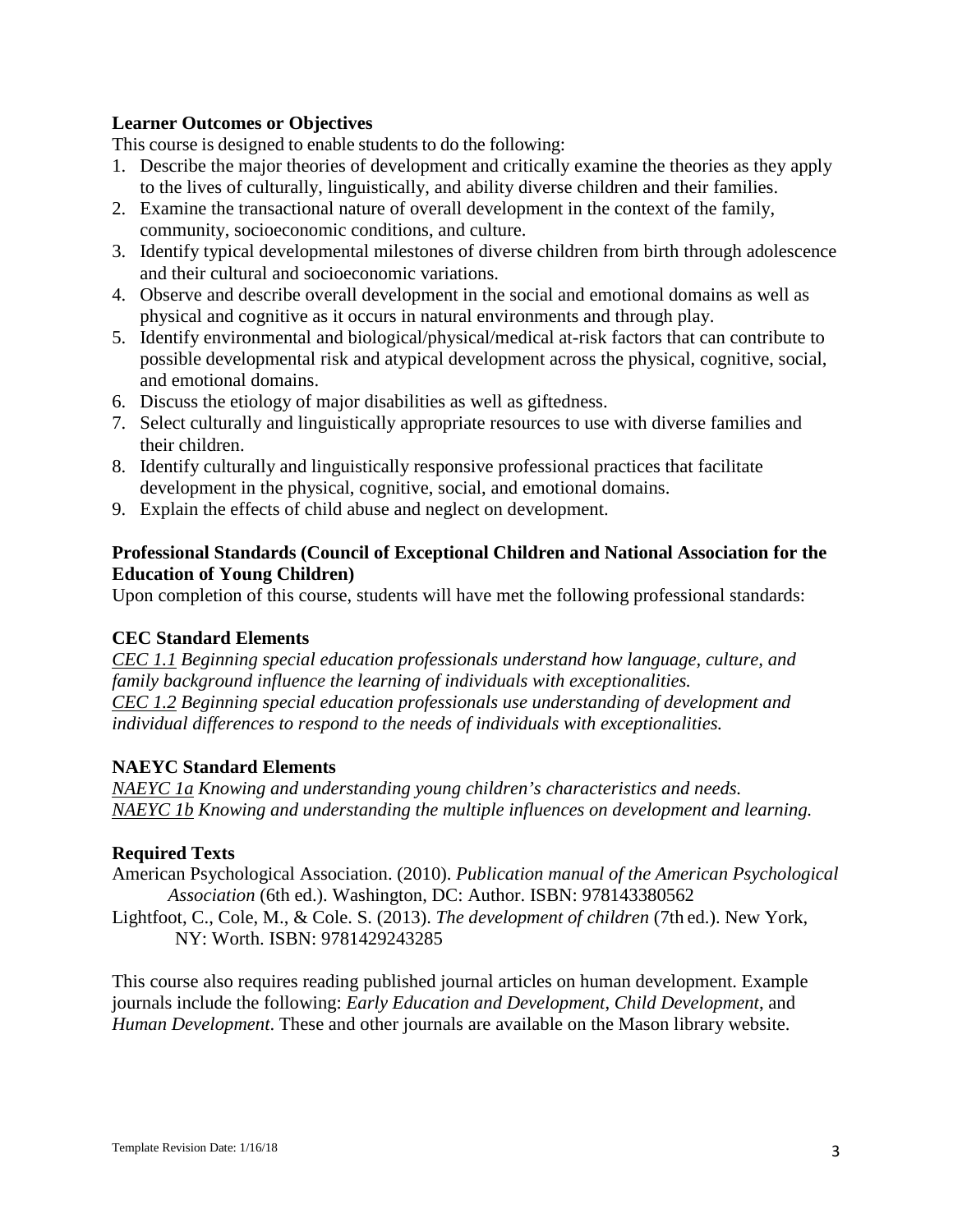### **Course Performance Evaluation**

Students are expected to submit all assignments on time in the manner outlined by the instructor (e.g., Blackboard, Tk20, hard copy).

| <b>Assignments</b>                             | <b>Due Date</b> | <b>Points</b> |
|------------------------------------------------|-----------------|---------------|
| Attendance and Participation                   | Ongoing         | 15            |
| Developmental Theory Paper                     | February 12     | 10            |
| Case Studies Analysis Paper                    |                 |               |
| Infant/Toddler                                 | March 19        | 25            |
| Preschool                                      | April 9         | 25            |
| <b>Early Elementary</b>                        | April 30        | 25            |
| <b>Full Case Studies Analysis</b><br>$\bullet$ | May 13          |               |
| uploaded to Tk20 on Bb                         |                 |               |
| <b>TOTAL</b>                                   |                 | 100           |

### • **Assignments and/or Examinations**

## **Developmental Theory Presentation (10 points)**

In order that all class members leave this course with an overview of the most prominent developmental theories in the field of early childhood education and gain a critical perspective on the values and liabilities of different theories and their application, students will prepare a review of a major developmental theory and associated theorists. Grand theories covered in the text include psychodynamic theories, behaviorist theories, Piaget's constructive theory, and Vygotsky's sociocultural theory. Modern theories covered include evolutionary theories, social learning theories, information-processing theories, and systems theories. Students will select one perspective and prepare a 15-minute presentation that includes at least the following:

- Important theorists within the particular paradigm
- Key tenets of the theory
- How theory explains cultural differences that are apparent in development
- How theory explains variation in development, including disabilities
- Weaknesses and strengths of theory
- The impact of the theory on education
- An interactive activity that highlights some aspect of the theory

Students will create a one-page handout (one copy for each student) summarizing or describing the seven elements of the presentation and including a reference list using APA format. The main source of information will be course textbooks; however, at least one other scholarly source should be consulted and cited.

## **Understanding and Integrating Developmental Pathways Case Studies Analysis (75 points)**

This is Key Assessment 2 Content Knowledge: Understanding Development and Learning Case Studies Analysis that shows evidence of meeting CEC and NAEYC Standards. Students will submit the case studies analysis in three parts: (a) infant/toddler, (b) preschool, and (c) early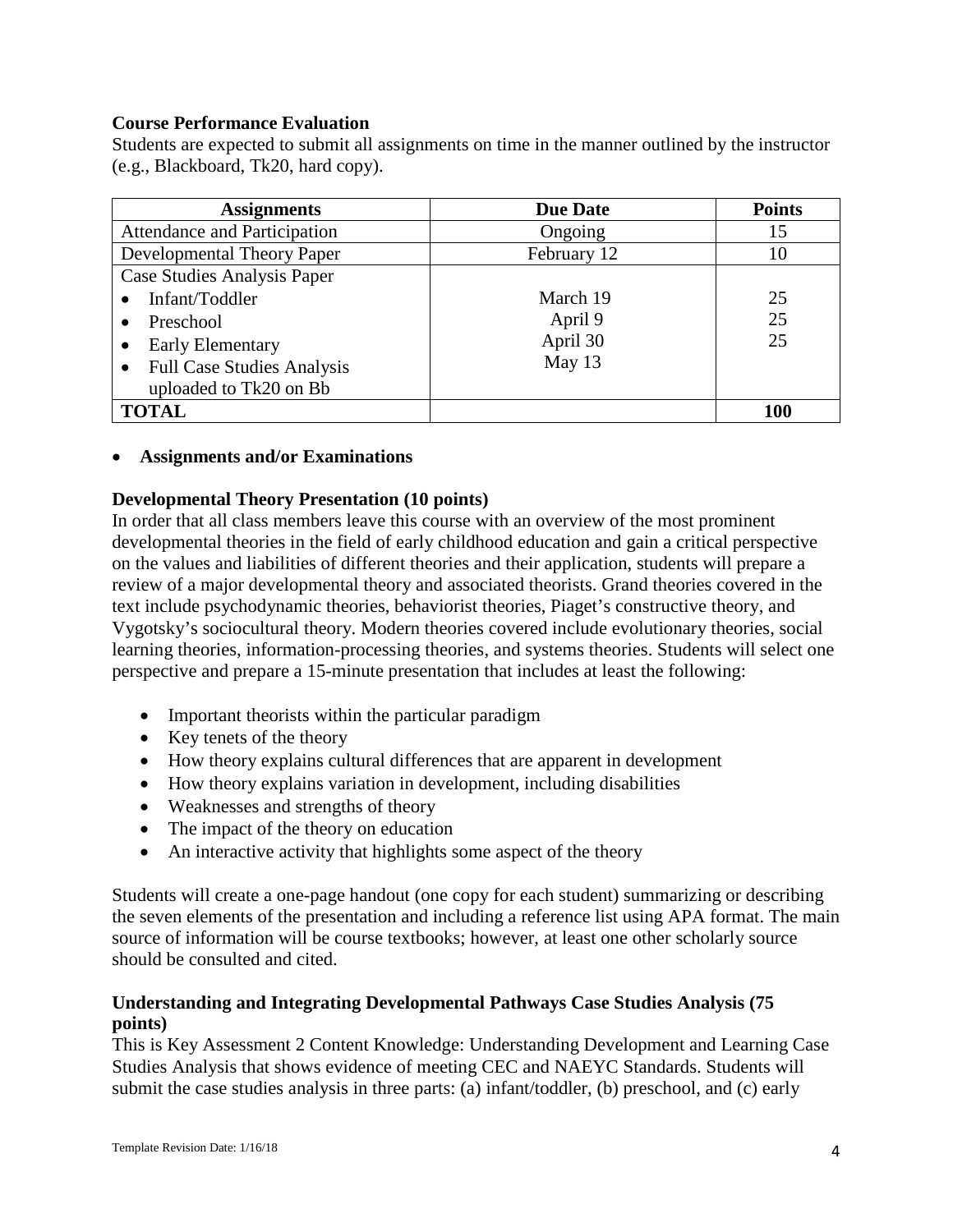elementary. Students will consolidate the three case study analyses into one document and will submit the consolidated document to Tk20 through Blackboard. Final course grades will not be released until the consolidated document is uploaded. The assessment description and scoring rubric are attached. Each case study analysis is worth 25 points and requires the following parts:

- Part 1: Identifying Children's Unique Characteristics and Needs (12 points)
- Part 2: Describing Developmental Theories (6 points)
- Part 3: Multiple Influences on Young Children's Development (7 points)

#### • **Other Requirements**

#### **Attendance and Participation (15 points)**

Because active participation and engagement are imperative for optimal learning, preparation for and participation in in-class activities will be evaluated based on the following criteria:

- Students attend class, arrive on time, and stay for the entire class period.
- Students complete readings and prepare for class activities prior to class as evidenced by their ability to discuss and write about the concepts presented and examined in the texts as well as participate fully in related activities.
- Students are actively involved in in-class and online learning experiences as evidenced by (a) participating in all activities, (b) engaging in small- and large-group discussions, (c) completing written work related to the activities, and (d) supporting the participation and learning of classmates.
- Students show evidence of critical reflective thinking through in-class and online discussions, activities, and written reflections.
- Professional dispositions are to be displayed at all times while interacting with the instructor and other students.

#### **Written Assignments**

All formal written assignments will be evaluated for content and presentation. The American Psychological Association, Sixth Edition (APA) style will be followed for all written work. All written work unless otherwise noted must be completed on a word processor and should be proofread carefully. (Use spell check!) If students are not confident of their own ability to catch errors, they should have another person proofread their work. When in doubt, they should check the APA manual. Portions of the APA manual appear at the Style Manuals link on the Mason library website at [http://infoguides.gmu.edu/content.php?pid=39979.](http://infoguides.gmu.edu/content.php?pid=39979) Students may consult the Writing Center for additional writing support.

Students will do the following:

- 1. Present ideas in a clear, concise, and organized manner. (Avoid wordiness and redundancy.)
- 2. Develop points coherently, definitively, and thoroughly.
- 3. Refer to appropriate authorities, studies, and examples to document where appropriate. (Avoid meaningless generalizations, unwarranted assumptions, and unsupported opinions.)
- 4. Use correct capitalization, punctuation, spelling, and grammar.
- 5. Type the paper with double spacing, indented paragraphs, 1-inch margins all around, and 12-point Times New Roman font.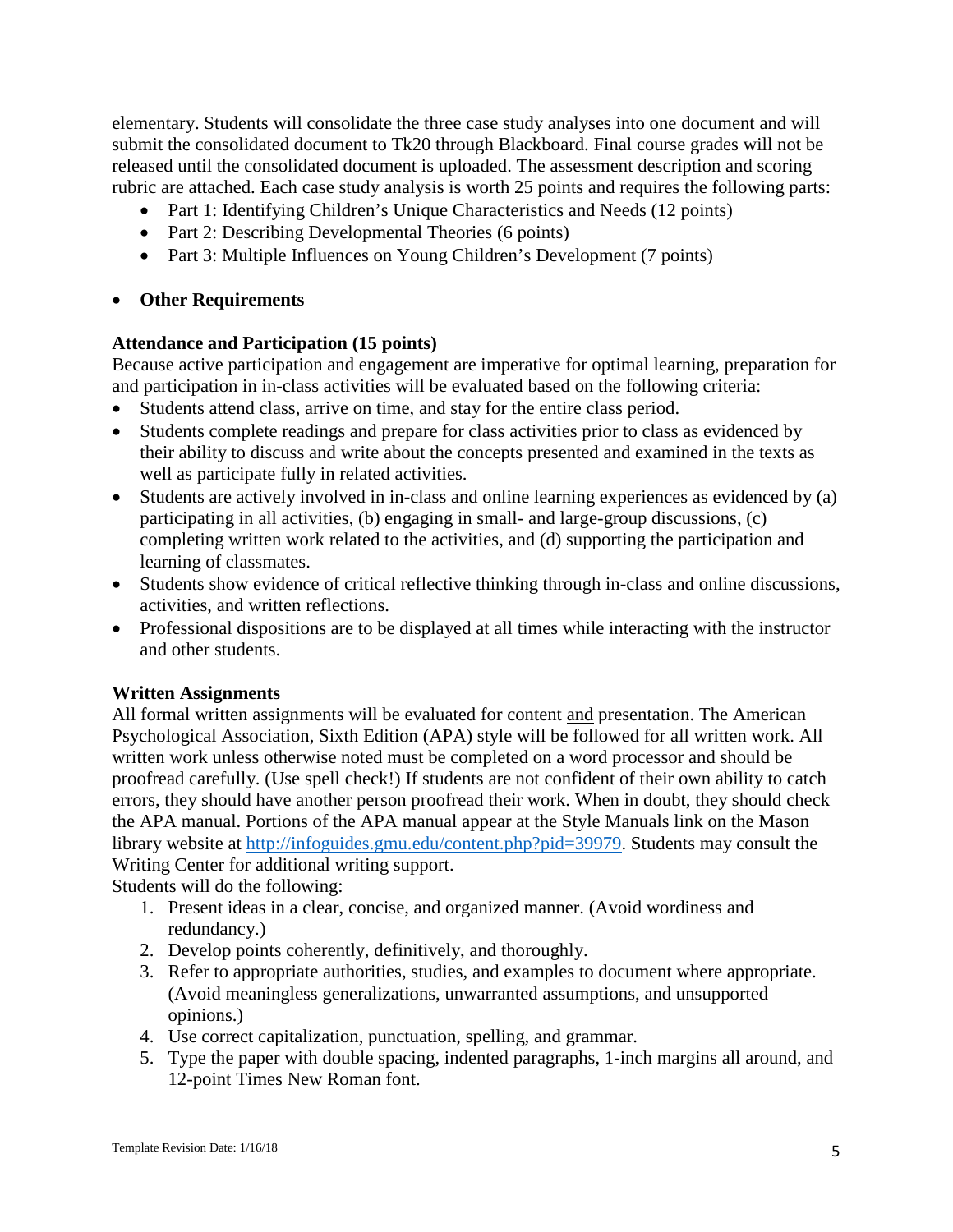# • **Grading**

 $A = 95-100$   $A = 90-94$   $B = 87-89$   $B = 80-86$   $C = 70-79$   $F = < 70$ Incomplete (IN): This grade may be given to students who are passing a course but who may be unable to complete scheduled coursework for a cause beyond reasonable control.

All CEHD undergraduate and graduate students are held to the university grading policies as described in the Academic Policies section of the current catalog, which can be accessed at [http://catalog.gmu.edu.](http://catalog.gmu.edu/) Those students enrolled in a CEHD Licensure Graduate Certificate program, however, must earn a B- or better in all licensure coursework. A degree-seeking graduate student will be dismissed after accumulating grades of F in two courses or 9 credits of unsatisfactory grades (C or F) in graduate courses. A 3.0 grade point average is required for completion of the graduate degree.

## **Professional Dispositions**

Students are expected to exhibit professional behaviors and dispositions at all times. See [https://cehd.gmu.edu/students/policies-procedures/.](https://cehd.gmu.edu/students/policies-procedures/)

| <b>Class</b>  | <b>Topics</b>                                                   | <b>Assignments &amp; Readings Due</b>      |
|---------------|-----------------------------------------------------------------|--------------------------------------------|
| #1: Jan 22    | Orientation & syllabus review<br>The study of human development | Chapter 1                                  |
| $#2$ : Jan 29 | Developmental theories<br><b>Biocultural foundations</b>        | Chapter 2                                  |
| #3: Feb 5     | Prenatal development & birth                                    | Chapter 3                                  |
| #4: Feb 12    | The first three months                                          | Chapter 4                                  |
|               |                                                                 | <b>Developmental Theory Paper Due 2/12</b> |
| #5. Feb 19    | Infancy: Physical & cognitive<br>development                    | Chapter 5                                  |
| #6. Feb 26    | Infancy: Social & emotional<br>development                      | Chapter 6                                  |
| #7. Mar 5     | Cultural contexts of development                                | Chapter 10                                 |
| Mar 12        | No Class - Spring Break                                         |                                            |
| #8. Mar 19    | Language acquisition                                            | Chapter 7                                  |
|               |                                                                 | Due to Bb - CSA-1:<br>Infant/Toddler 3/19  |
| #9. Mar 26    | Early Childhood: Physical &<br>cognitive development            | Chapter 8                                  |
| #10: Apr $2$  | Early Childhood: Social & emotional<br>development              | Chapter 9                                  |

### **Course Schedule**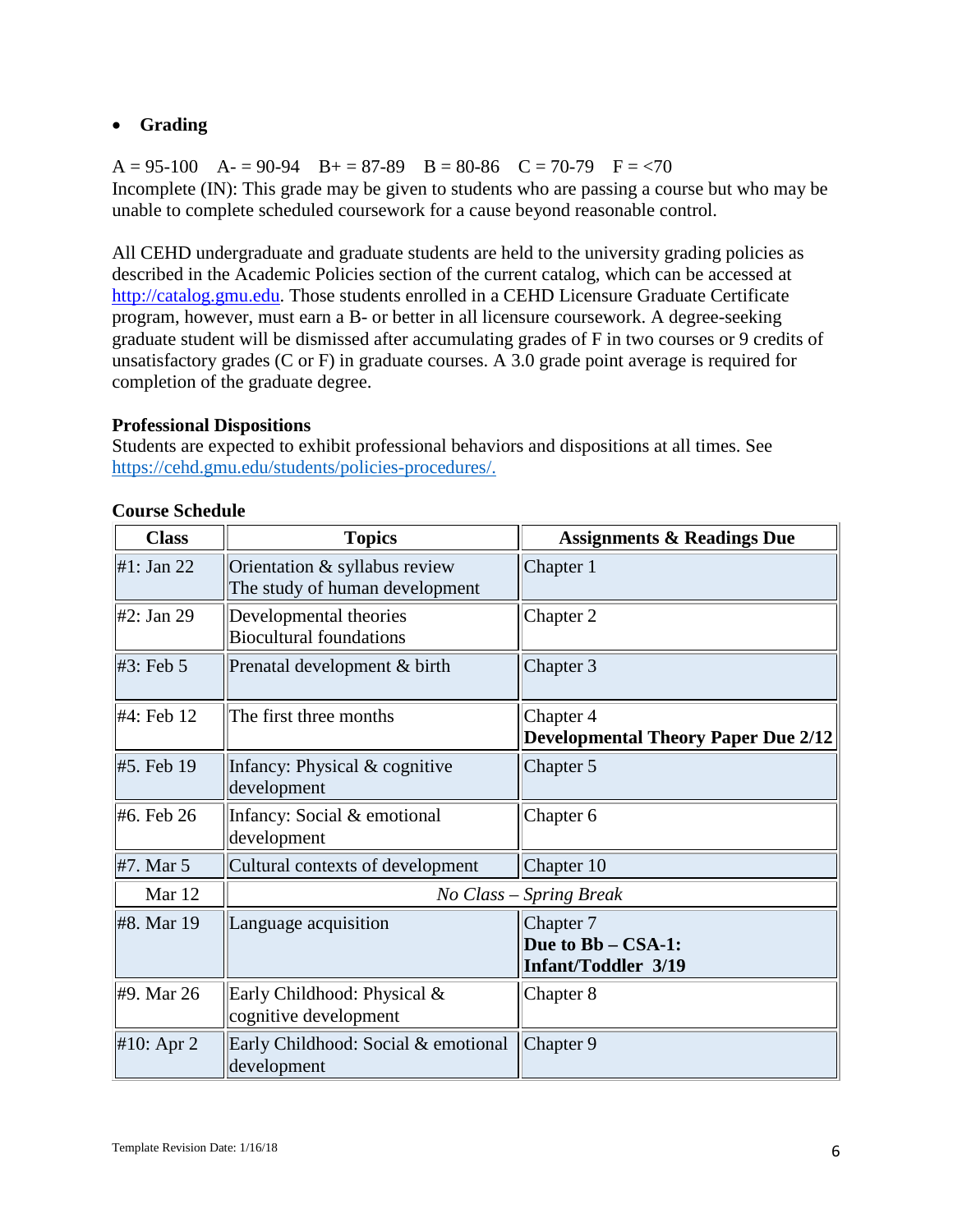| #11: Apr $9$  | Middle Childhood: Physical &<br>cognitive development                | Chapter 11<br>Due to Bb - CSA-2: Preschool 4/9                |
|---------------|----------------------------------------------------------------------|---------------------------------------------------------------|
| #12: Apr $16$ | School as a context for development                                  | Chapter 12                                                    |
| #13: Apr 23   | Middle Childhood: Social &<br>emotional development                  | Chapter $13$                                                  |
| #14: Apr $30$ | Adolescence: Physical, cognitive,<br>social, & emotional development | Chapters 14-15<br>Due to Bb – CSA-3: Early<br>Elementary 4/30 |
| May 7         | Due to Tk20 on Bb - Full CSA<br>Paper                                | Due May 13                                                    |

Note: Faculty reserves the right to alter the schedule as necessary, with notification to students.

### **Core Values Commitment**

The College of Education and Human Development is committed to collaboration, ethical leadership, innovation, research-based practice, and social justice. Students are expected to adhere to these principles: [http://cehd.gmu.edu/values/.](http://cehd.gmu.edu/values/)

# **GMU Policies and Resources for Students**

### *Policies*

- Students must adhere to the guidelines of the Mason Honor Code (see [https://catalog.gmu.edu/policies/honor-code-system/\)](https://catalog.gmu.edu/policies/honor-code-system/).
- Students must follow the university policy for Responsible Use of Computing (see [http://universitypolicy.gmu.edu/policies/responsible-use-of-computing/\)](http://universitypolicy.gmu.edu/policies/responsible-use-of-computing/).
- Students are responsible for the content of university communications sent to their Mason email account and are required to activate their account and check it regularly. All communication from the university, college, school, and program will be sent to students **solely** through their Mason email account.
- Students with disabilities who seek accommodations in a course must be registered with George Mason University Disability Services. Approved accommodations will begin at the time the written letter from Disability Services is received by the instructor (see [http://ods.gmu.edu/\)](http://ods.gmu.edu/).
- Students must follow the university policy stating that all sound emitting devices shall be silenced during class unless otherwise authorized by the instructor.

### *Campus Resources*

Support for submission of assignments to Tk20 should be directed to [tk20help@gmu.edu](mailto:tk20help@gmu.edu) or [https://cehd.gmu.edu/aero/tk20.](https://cehd.gmu.edu/aero/tk20) Questions or concerns regarding use of Blackboard should be directed to [http://coursessupport.gmu.edu/.](http://coursessupport.gmu.edu/)